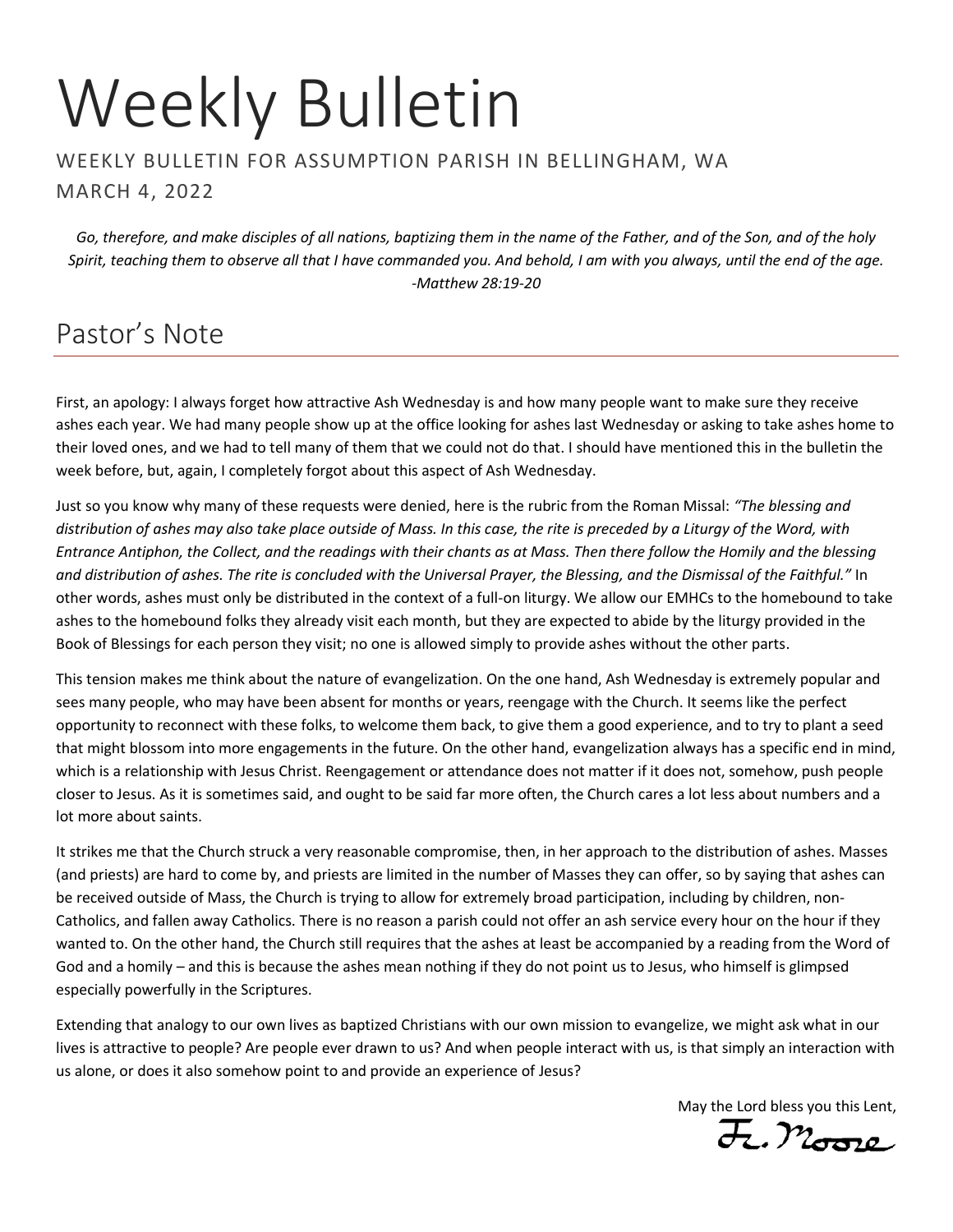## Archdiocesan News

#### Lent

Click [here](http://archseattle.org/lent) to reach the Archdiocesan web page for Lent that includes a video from the archbishop, fasting guidelines, reflections and more.

## Superintendent Retires

Kristin Dixon, Catholic Schools superintendent announces her retirement in a letter, which you can fin[d here.](https://seattlearch.app.box.com/s/coyacvvw4rgirk6xlqvjhkt58y8wf8zk)

## Parish News

## Current COVID-19 Policies

The Archdiocese is following the Washington State timeline for when masks will become optional, which will be on March 12. You are welcome to reference the current archdiocesan COVID policies [here](https://mailchi.mp/seattlearch.org/prayer-card-about-virus-from-archbishop-1992634?e=c146dbe754) if you are curious.

## Lenten Soup Suppers and Presentations following Stations of the Cross

On each Friday of Lent (March 4 – April 8) bilingual Stations of the Cross are offered at 6:00pm in the Church followed by a Soup Supper and Presentation in the Gym. This Friday our Soup Supper is hosted by Pax Christi with a presentation by Nick Mele. The presentation will feature the Seven Principles of Catholic Social Teaching as found in the Catechism of the Catholic Church.

## Prayer Line

In case you were unaware, Assumption has a group of people dedicated to praying for specific intentions upon request. The "Prayerline" ministry takes voicemails and phone calls and sends out needs to the Prayerline network. You can submit prayer intentions usin[g prayerline@assumption.org](mailto:prayerline@assumption.org) or by calling 253-356-5544. (Please note our backend phone numbers of subject to change, so if the number ever does not work, Prayerline can be accessed through the phone menu.)

## School News

## Employment Opening

Assumption Catholic School has employment openings for the 2022-2023 school year. To view the listings, please visit [https://school.assumption.org/about/employment-opportunities-2/.](https://school.assumption.org/about/employment-opportunities-2/) We are currently looking to fill a long-term leave position for middle school science starting this April. If you think you will be a good fit, please email a cover letter, three references, and a resume t[o theoffice@assumption.school.](mailto:theoffice@assumption.school)

## Affiliated Organizations

### Concerts Next Weekend

Led by Dr. Mabalot, the Bellingham Chamber Chorale with guest soloist African American soprano Ms. Shelia Tate, will present two concerts of African American Spirituals next weekend in our church --- Saturday, March 12<sup>th</sup> at 8:00 p.m. and Sunday, March 13<sup>th</sup> at 5:00 p.m. Tickets can be purchased in advance at [www.bellinghamchamberchorale.org/tickets](http://www.bellinghamchamberchorale.org/tickets) OR at the door on the day of the concert. Thank you so much for your support!

## The Pillars of Lent

CRS has provided a website, associated with their Rice Bowl program, to help Catholics reflect on prayer, fasting, and almsgiving as the pillars of Lent. Visit [https://crsricebowl.org](https://crsricebowl.org/) to learn more.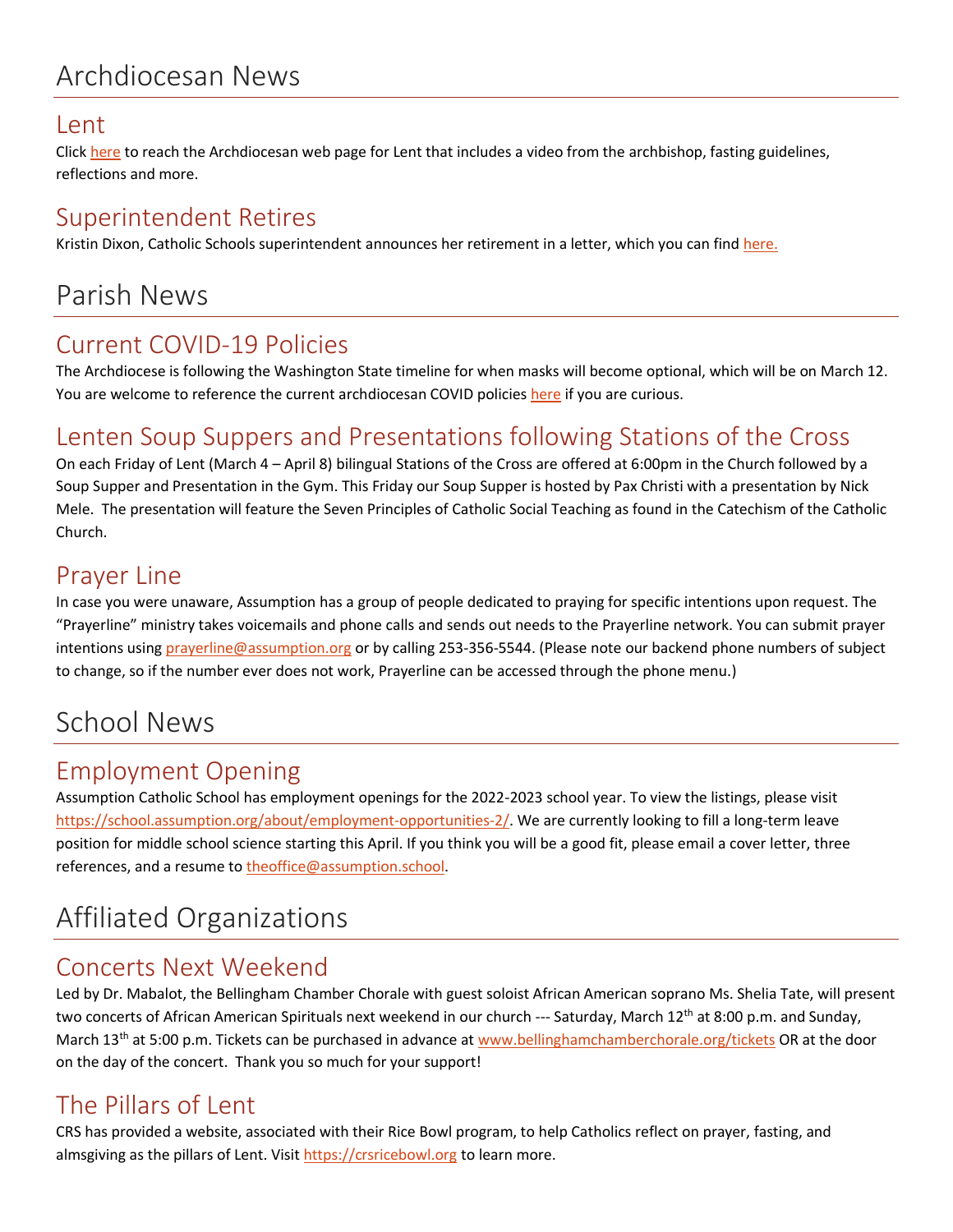## Planting Seeds of Hope

#### **Taking Action for Our Common Home, Saturday, March 19, 9:00 a.m. - 3:00 p.m., Seattle University, Campion Hall, 914 E Jefferson Street, Seattle**

All are welcome to join the Creation Care Network for an earth justice summit. Join Archbishop Paul D. Etienne, Care for Creation team leaders, passionate youth, and local leaders as the Laudato Si' Action Platform is explored. For more information contact Kathy Delbecq or visit [here.](https://www.ipjc.org/planting-seeds-of-hope-registration/) (Find flyer on the last page of bulletin.)

## Upcoming

#### Events

- **Saturday, Mar. 5**
	- $\circ$  4:00 pm Rosary in Church
- **Sunday, Mar. 6**
	- o 9:00 am Coffee Hour, Gym
	- o 11:00 am Coffee Hour, Gym
- **Friday, Mar. 11**
	- $\circ$  4:00 pm Reconciliation
	- o 6:00 pm Stations of the Cross-bilingual
	- o 6:45 pm Lenten Soup Supper, Gym
- **Saturday, Mar. 12**
	- o 8:00 pm Bellingham Chamber Chorale concert
- **Sunday, Mar. 13**
	- o *Daylight Savings Time Begins*
	- o 5:00 pm Bellingham Chamber Chorale concert

## Sanctuary Lamp Candle

**This week the candle burns for: Oanh Nquyen**

#### Intentions

- **Saturday, Mar. 5**
	- o 5:00 pm, Tyson Humphrey, RIP
- **Sunday, Mar. 6**
	- o 8:00 am, Bobby Grady, RIP
	- o 10:00 am, Pro Populo
	- o 12:30 pm, Rafael Mendoza, RIP
- **Tuesday, Mar. 8**
	- o 5:30 pm, Marges Pero, RIP
- **Wednesday, Mar. 9**
	- o 7:15 am, John A. St. Hilaire, RIP
- **Thursday, Mar. 10**
	- o 7:15 am, Fred Textor, RIP
- **Friday, Mar, 11**
	- o 8:15 am, Lucille LaPalm, RIP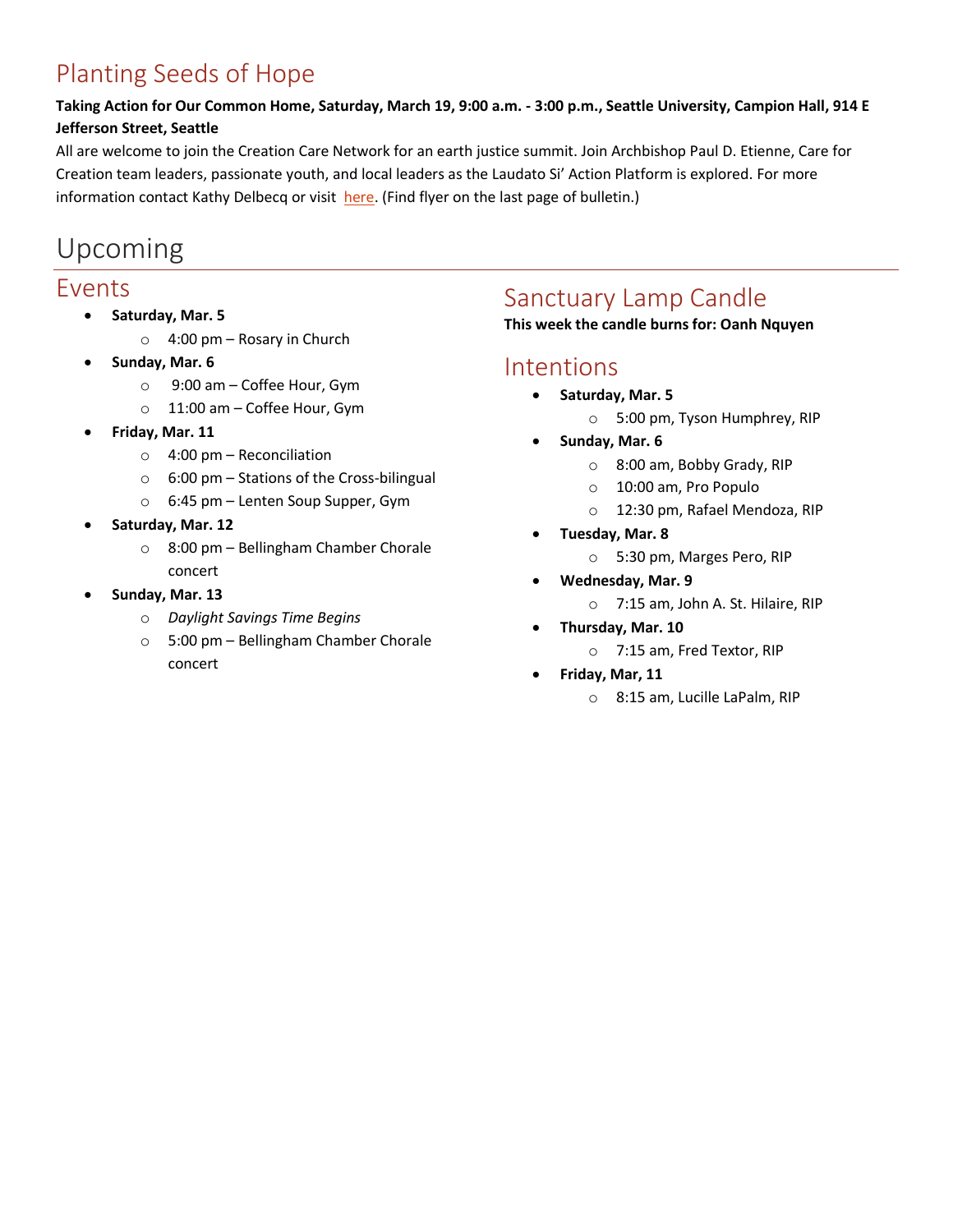## Boletín semanal

#### BOLETÍN SEMANAL DE LA PARROQUIA DE LA ASUNCIÓN EN BELLINGHAM, WA 4 DE MARZO DE 2022

*Vayan, pues, y hagan discípulos de todas las naciones, bautizándolos en el nombre del Padre y del Hijo y del Espíritu Santo, enseñándoles a guardar todo lo que les he mandado; y ¡recuerden! Yo estoy con ustedes todos los días, hasta el fin del mundo. -Mateo 28, 19-20*

## Nota del Pastor

Primero, una disculpa: siempre olvido lo atractivo que es el Miércoles de Ceniza y cuántas personas quieren asegurarse de recibir cenizas cada año. Tuvimos muchas personas que se presentaron en la oficina buscando cenizas el miércoles pasado o pidiendo llevar cenizas a casa a sus seres queridos, y tuvimos que decirles a muchos de ellos que no podíamos hacer eso. Debería haber mencionado esto en el boletín la semana anterior, pero, de nuevo, me olvidé por completo de este aspecto del Miércoles de Ceniza.

Solo para que sepas por qué muchas de estas solicitudes fueron denegadas, aquí está la rúbrica del Misal Romano: "*La bendición y distribución de cenizas también puede tener lugar fuera de la Misa. En este caso, el rito está precedido por una Liturgia de la Palabra, con antífona de entrada, la Colecta y las lecturas con sus cantos como en la Misa. Luego sigue la Homilía y la bendición y distribución de cenizas. El rito concluye con la Oración Universal, la Bendición y la Despedida de los Fieles".* En otras palabras, las cenizas solo deben distribuirse en el contexto de una liturgia completa. Permitimos que nuestros EMHC a los confinados en casa lleven cenizas a las personas confinadas en casa que ya visitan cada mes, pero se espera que cumplan con la liturgia provista en el Libro de bendiciones para cada persona que visitan; a nadie se le permite simplemente proporcionar cenizas sin las otras partes.

Esta tensión me hace pensar en la naturaleza de la evangelización. Por un lado, el Miércoles de Ceniza es extremadamente popular y ve a muchas personas, que pueden haber estado ausentes durante meses o años, volver a comprometerse con la Iglesia. Parece la oportunidad perfecta para reconectarse con estas personas, darles la bienvenida de nuevo, darles una buena experiencia y tratar de plantar una semilla que podría florecer en más compromisos en el futuro. Por otro lado, la evangelización siempre tiene un fin específico en mente, que es una relación con Jesucristo. El reenganche o la asistencia no importan si, de alguna manera, no empuja a las personas más cerca de Jesús. Como a veces se dice, y debería decirse mucho más a menudo, a la Iglesia le importan mucho menos los números y mucho más los santos.

Me llama la atención que la Iglesia haya llegado a un compromiso muy razonable, entonces, en su enfoque de la distribución de las cenizas. Las misas (y los sacerdotes) son difíciles de conseguir, y los sacerdotes están limitados en el número de misas que pueden ofrecer, por lo que al decir que las cenizas se pueden recibir fuera de la misa, la Iglesia está tratando de permitir una participación extremadamente amplia, incluso de niños, no católicos y católicos caídos. No hay ninguna razón por la que una parroquia no pueda ofrecer un servicio de ceniza cada hora si quisieran. Por otro lado, la Iglesia todavía requiere que las cenizas al menos vayan acompañadas de una lectura de la Palabra de Dios y una homilía, y esto se debe a que las cenizas no significan nada si no nos señalan a Jesús, quien se vislumbra especialmente poderosamente en las Escrituras.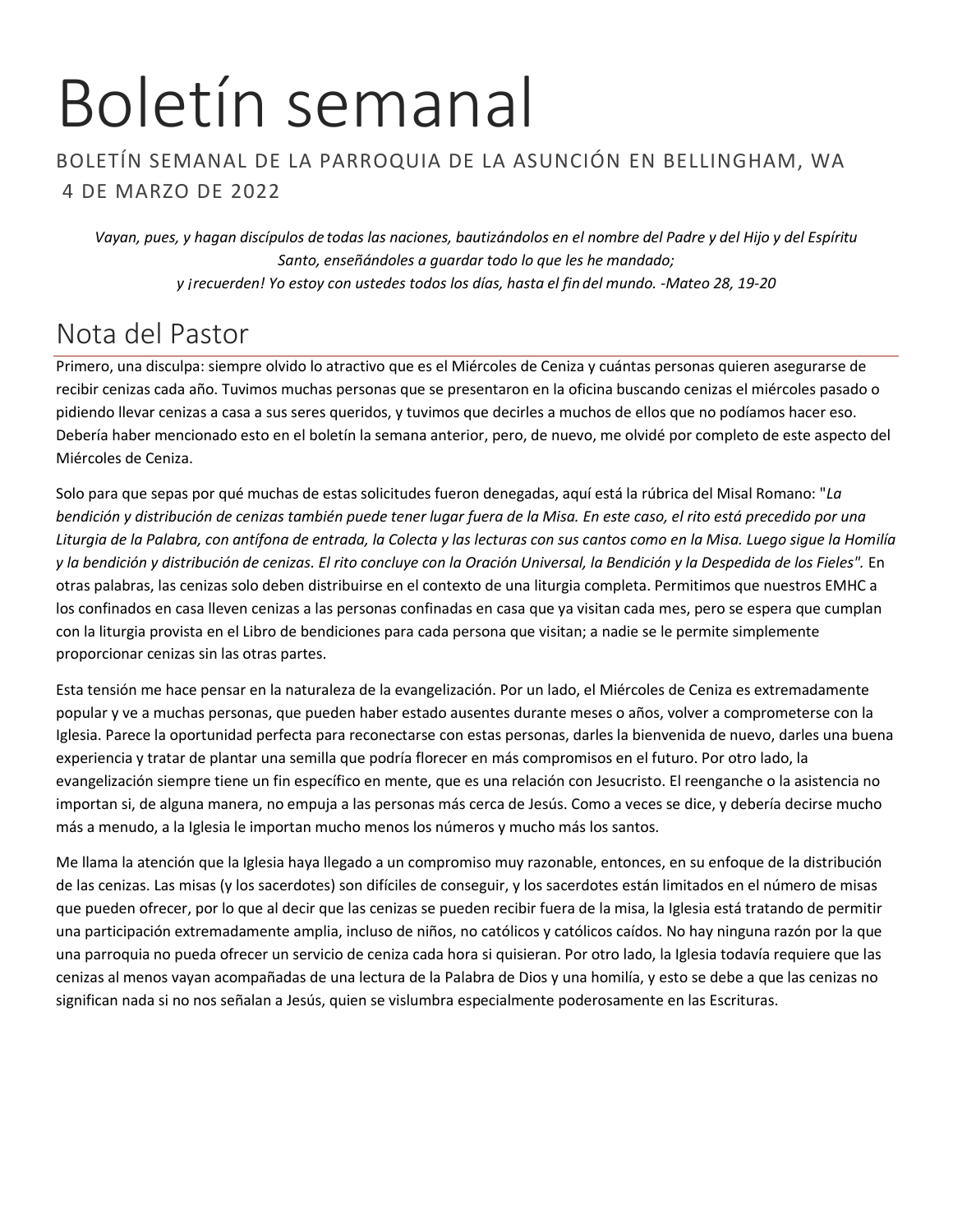Extendiendo esa analogía a nuestras propias vidas como cristianos bautizados con nuestra propia misión de evangelizar, podríamos preguntarnos ¿qué en nuestras vidas es atractivo para las personas? ¿Alguna vez la gente se siente atraída por nosotros? Y cuando las personas interactúan con nosotros, ¿es eso simplemente una interacción con nosotros solos, o también de alguna manera apunta y proporciona una experiencia de Jesús?

Que el Senor os bengiga en esta Cuaresma,

F. Moore

## Noticias Arquidiocesanas

#### Cuaresma

Haga clic [aquí](https://archseattle.org/cuaresma-2021-inspiracion-y-recursos/?lang=es) para ver la página de Cuaresma de la arquidiócesis donde encontrará pautas de ayuno de Cuaresma, reflexiones y más.

#### Superintendente se retira

Kristin Dixon, superintendente de Escuelas Católicas anuncia su retiro en una carta, que puede encontra[r aquí.](https://seattlearch.app.box.com/s/coyacvvw4rgirk6xlqvjhkt58y8wf8zk) (en inglés)

## Noticias Parroquiales

## Políticas actuales de COVID-19

Esperamos seguir la línea de tiempo del estado de Washington para cuando las máscaras se vuelvan opcionales. Esperamos que poco más cambie en esa fecha. Le invitamos a hacer referencia a las políticas actuales de COVID arquidiocesana[s aquí](https://us9-campaign--archive-com.translate.goog/?u=43fc28da81c0c27a6b0cd8944&id=2f67ff0d53&e=c146dbe754&_x_tr_sl=auto&_x_tr_tl=es&_x_tr_hl=auto) si tiene curiosidad.

## Cenas y presentaciones de sopa de Cuaresma después del viernes Vía Crucis

Cada viernes de Cuaresma (del 4 de marzo al 8 de abril) se ofrecen Estaciones de la Cruz bilingües a las 6:00 pm en la Iglesia, seguidas de una Cena de Sopa y Presentación en el Gimnasio. Este viernes nuestra Cena de Sopa es organizada por Pax Christi con una presentación de Nick Mele. La presentación presentará los Siete Principios de la Enseñanza Social Católica como se encuentran en el Catecismo de la Iglesia Católica. (evento es en inglés)

## Línea de oración

En caso de que no lo supiera, Assumption tiene un grupo de personas dedicadas a orar por intenciones específicas a pedido. El ministerio "Prayerline" toma mensajes de voz y llamadas telefónicas y envía necesidades a la red Prayerline. Puede enviar intenciones de oración usando [prayerline@assumption.org](mailto:prayerline@assumption.org) o llamando al 253-356-5544. (Tenga en cuenta que nuestros números de teléfono backend están sujetos a cambios, por lo que, si el número alguna vez no funciona, se puede acceder a Prayerline a través del menú del teléfono).

## Confirmación para adultos disponible en español

#### **Sesión informativa y de inscripción: Domingo 6 de marzo, 2:00 p.m. en la Iglesia**

Una serie de clases para ayudar a preparar a los católicos adultos bautizados para el sacramento de la confirmación se llevarán a cabo en la sala de conferencias del segundo piso de la Oficina Parroquial los domingos de 10:30 a.m. a 12:00 p.m.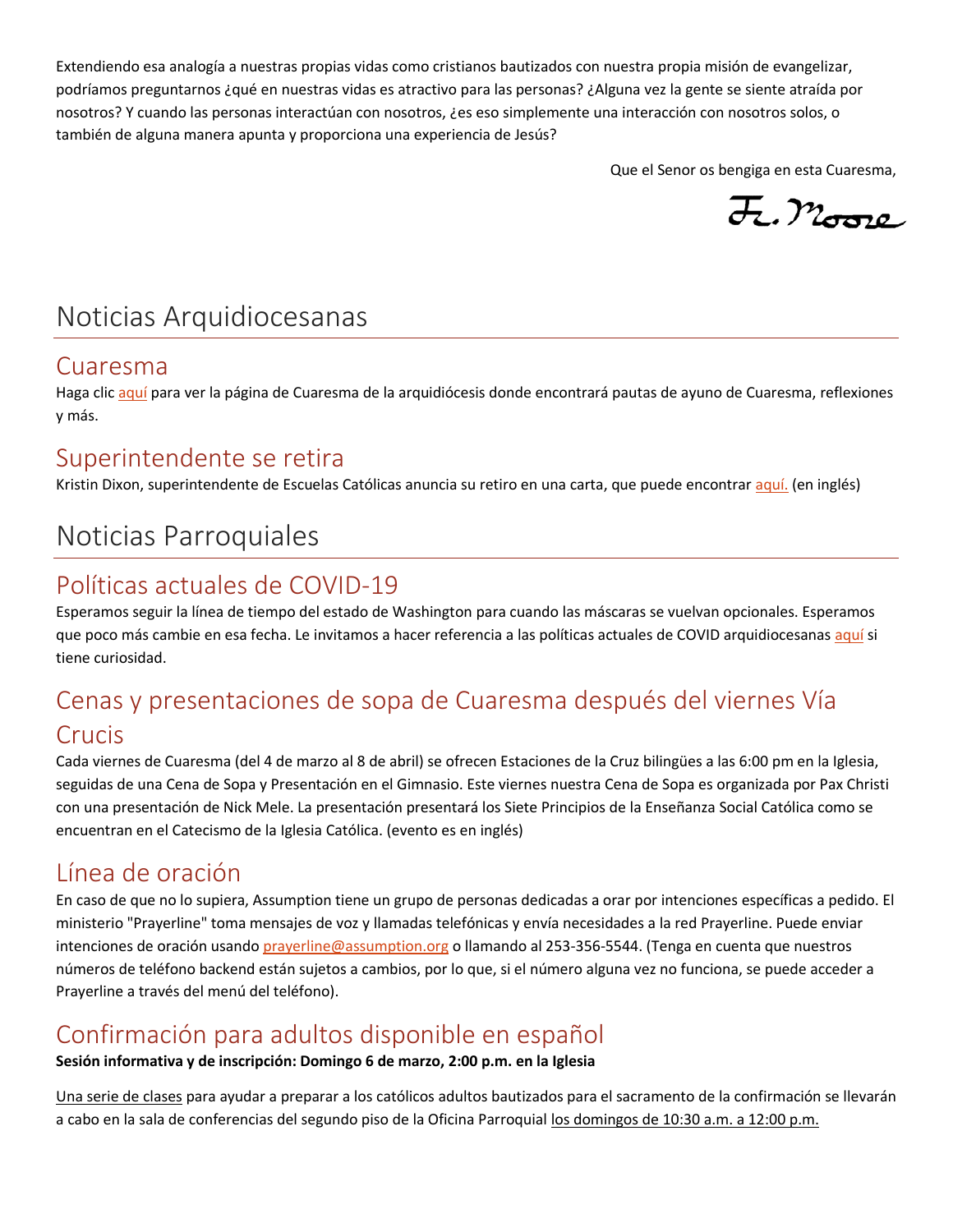comenzando en marzo y continuando hasta mayo. Por favor, póngase en contacto con Claudia Maeda en [claudia@assumption.org](mailto:claudia@assumption.org) para obtener más información.

## Noticias de la escuela

## Oportunidad de empleo

La escuela católica de Asunción tiene oportunidades de empleo para el año escolar 2022-2023. Para ver los listados, visita [https://school.assumption.org/about/employment-opportunities-2/.](https://school.assumption.org/about/employment-opportunities-2/) Actualmente estamos buscando llenar un puesto de licencia a largo plazo para la ciencia de la escuela intermedia a partir de este mes de abril. Si cree que será una buena opción, envíe por correo electrónico una carta de presentación, tres referencias y un currículum vitae [a theoffice@assumption.school.](mailto:theoffice@assumption.school)

## Organizaciones afiliadas

## Conciertos el próximo fin de semana

Dirigido por el Dr. Mabalot, el concierto del coral de cámara de Bellingham con la soprano afroamericana solista invitada Sra. Shelia Tate, presentará dos conciertos de African American Spirituals el próximo fin de semana en nuestra iglesia --- sábado 12 de marzo a las 8:00 p.m. y el domingo 13 de marzo a las 5:00 p.m. Los boletos se pueden comprar con anticipación en [www.bellinghamchamberchorale.org/tickets](http://www.bellinghamchamberchorale.org/tickets) O en la puerta el día del concierto. ¡Muchas gracias por su apoyo!

## Los pilares de la Cuaresma

CRS ha proporcionado un sitio web, asociado con su programa Rice Bowl, para ayudar a los católicos a reflexionar sobre la oración, el ayuno y la limosna como los pilares de la Cuaresma[. https://crsricebowl.org](https://crsricebowl.org/) para obtener más información.

## Plantando Semillas de Esperanza

#### **Tomando Acción por Nuestra Casa Común, sábado, 19 de marzo, 9:00 a.m. - 3:00 p.m.**, **Universidad de Seattle, Campion Hall, 914 E Jefferson Street, Seattle**

Todos son bienvenidos a unirse a la Red de Cuidado de la Creación para una cumbre de justicia de la tierra. Únase al arzobispo Paul D. Etienne, líderes del equipo de Cuidado de la Creación, jóvenes apasionados y líderes locales mientras se explora la Plataforma de Acción Laudato Si'. Para obtener más información, póngase en contacto con [Kathy Delbecq](mailto:rkdelbecq@comcast.net) o visit[e aquí.](https://www.ipjc.org/planting-seeds-of-hope-registration/) (Encuentre el folleto en la última página del boletín, en inglés.)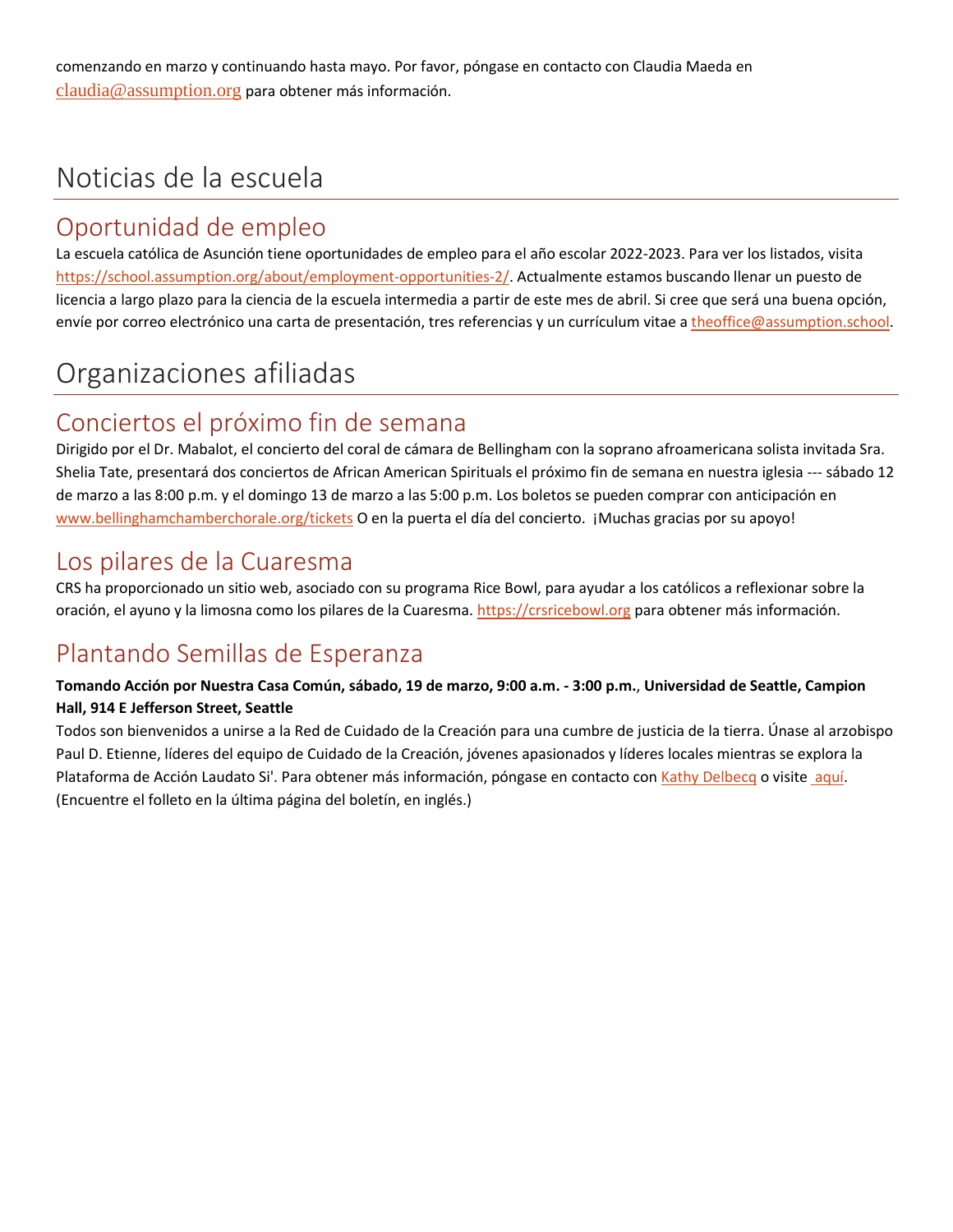## Próximamente

#### Eventos

- **Sábado, 5 de enero**
	- o 4:00 pm- Rosario en la Iglesia
	- **Domingo, 6 de marzo**
		- o 9:00 am Hora de Café, Gimnasio
		- o 11:00 am Hora de Café, Gimnasio
- **Viernes, 11 de marzo**
	- o 4:00 pm Reconciliación
	- o 6:00 pm Estaciones de la Cruz bilingüe
	- o 6:45 pm Cena de Sopa de Cuaresma, Gimnasio
- **Sábado, 12 de marzo**
	- o **8:00 pm –** Concierto del Coral de Cámara de Bellingham
- **Domingo, 13 de marzo**
	- o *Comienza el horario de verano*
	- o 5:00 pm Concierto del Coral de Cámara de Bellingham

## Lámpara de vela del Santuario

**Esta semana arde la vela para: Oanh Nquyen**

## Intenciones de Misa

- **Sábado, 5 de marzo**
	- o 5:00 pm, Tyson Humphrey, RIP
- **Domingo, 6 de marzo**
	- o 8:00 am, Bobby Grady, RIP
	- o 10:00 am, Pro Populo
		- o 12:30 pm, Rafael Mendoza, RIP
	- **Miércoles, 8 de marzo.** 
		- o 5:30 pm, Marges Pero, RIP
- **Martes, 9 de marzo**
	- o 7:15 am, John A. St. Hilaire, RIP
- **Jueves, 10 de marzo**
	- o 7:15 am, Fred Textor, RIP
- **Viernes, 11 de marzo**
	- o 8:15 am, Lucille LaPalm, RIP